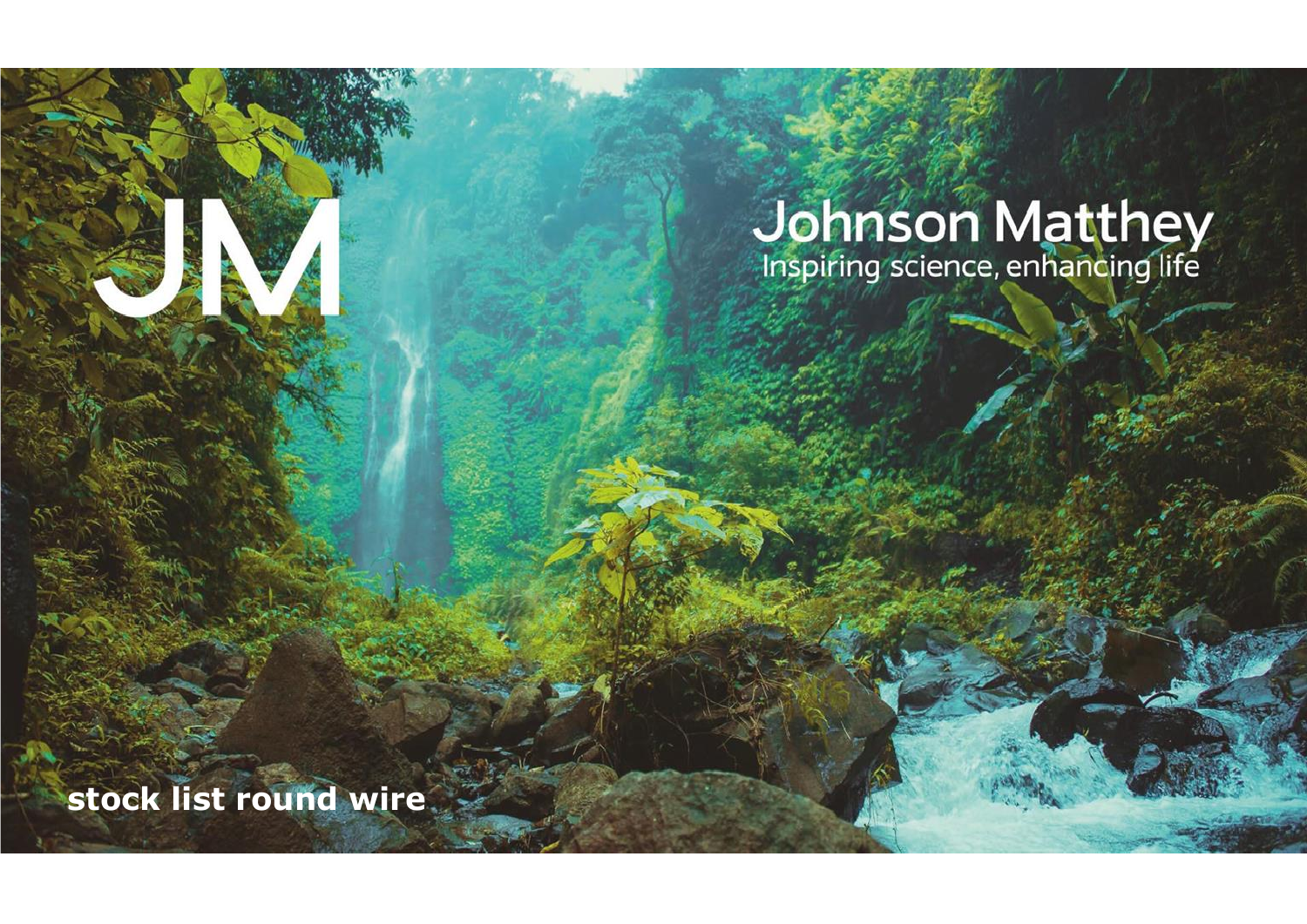

| Ag 925     | thickness | item number | Sterling +      |      | thickness item number |
|------------|-----------|-------------|-----------------|------|-----------------------|
| round wire | 0.25      | 5.0002      | round wire 1.00 |      | 5.3006                |
|            | 0.50      | 5.0005      |                 | 2.00 | 5.3007                |
|            | 0.80      | 5.1465      |                 |      |                       |
|            | 1.00      | 5.1132      |                 |      |                       |
|            | 1.20      | 5.3105      |                 |      |                       |
|            | 1.50      | 5.1397      |                 |      |                       |
|            | 2.00      | 5.1131      |                 |      |                       |
|            | 2.50      | 5.2051      |                 |      |                       |
|            | 3.00      | 5.1133      |                 |      |                       |
|            | 3.50      | 5.1304      |                 |      |                       |
|            | 4.00      | 5.1134      |                 |      |                       |
|            | 5.00      | 5.1310      |                 |      |                       |
|            | 6.00      | 5.1432      |                 |      |                       |

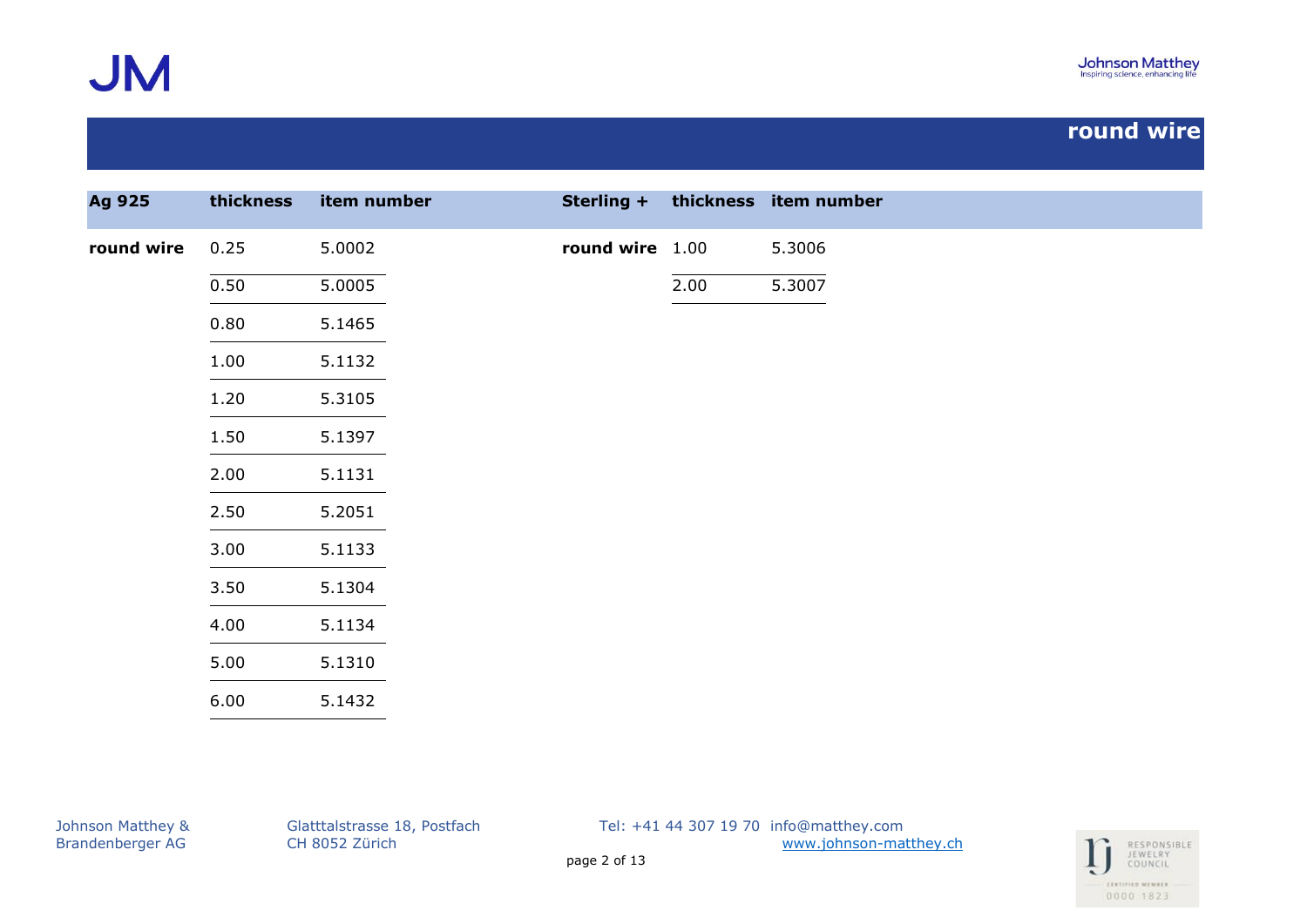

| 2N<br>light yellow |      | thickness item number |
|--------------------|------|-----------------------|
| round wire 1.50    |      | 5.1093                |
|                    | 2.00 | 5.2092                |
|                    | 3.00 | 5.1092                |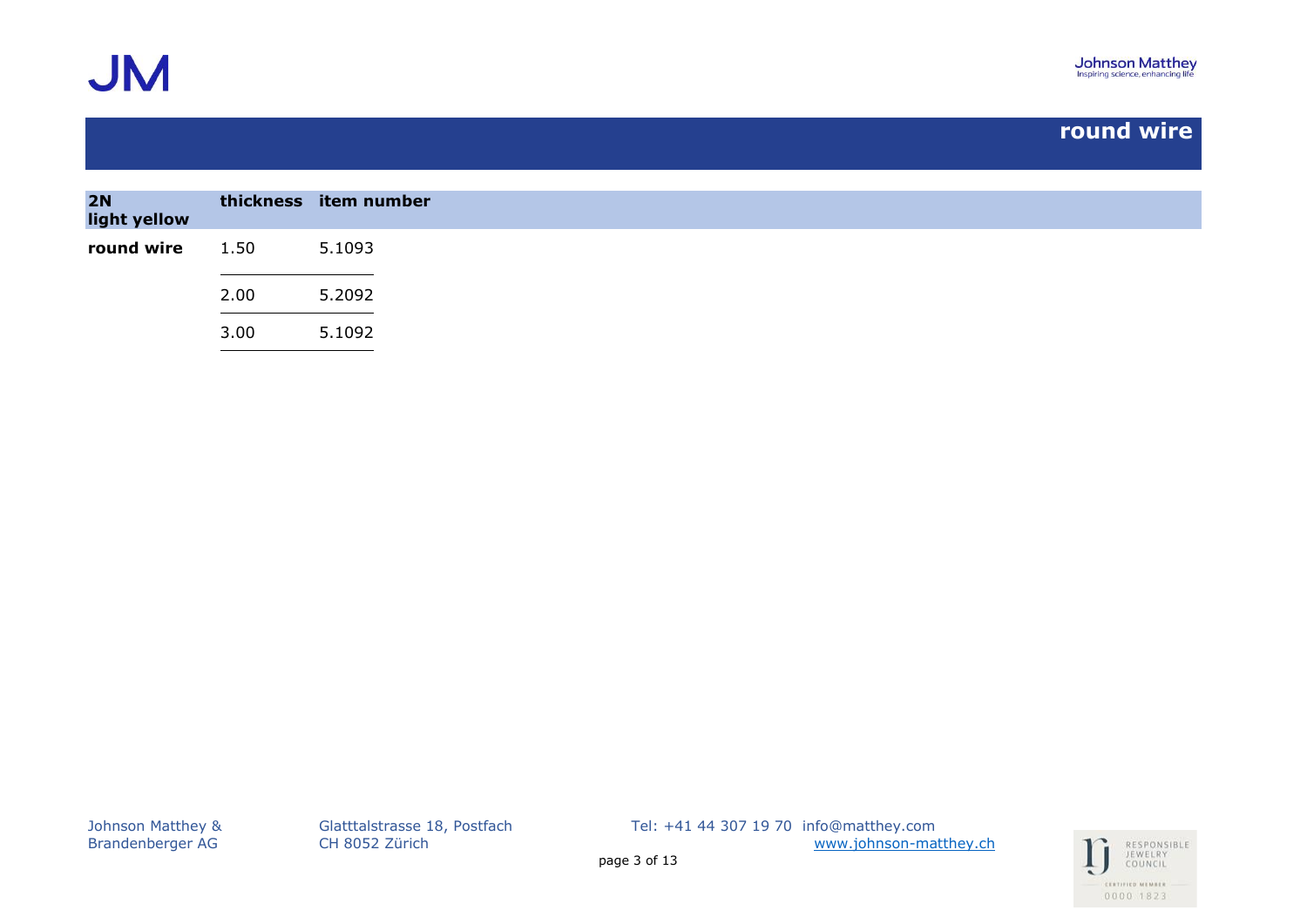

| <b>3N</b><br>yellow | <b>Stärke</b> | <b>Artikel Nr</b> | 3N FT<br>yellow            |      | thickness item number |  |  |
|---------------------|---------------|-------------------|----------------------------|------|-----------------------|--|--|
| round wire          | 0.50          | 5.1839            | <b>Solution</b> cound wire | 2.00 | 5.3412                |  |  |
|                     | 0.85          | 5.3096            |                            | 3.00 | 5.3413                |  |  |
|                     | 1.00          | 5.1098            |                            |      |                       |  |  |
|                     | 1.20          | 5.1528            |                            |      |                       |  |  |
|                     | 1.50          | 5.1104            |                            |      |                       |  |  |
|                     | 2.00          | 5.1237            |                            |      |                       |  |  |
|                     | 2.50          | 5.1238            |                            |      |                       |  |  |
|                     | 3.00          | 5.1105            |                            |      |                       |  |  |
|                     | 4.00          | 5.1469            |                            |      |                       |  |  |
|                     | 5.00          | 5.1103            |                            |      |                       |  |  |

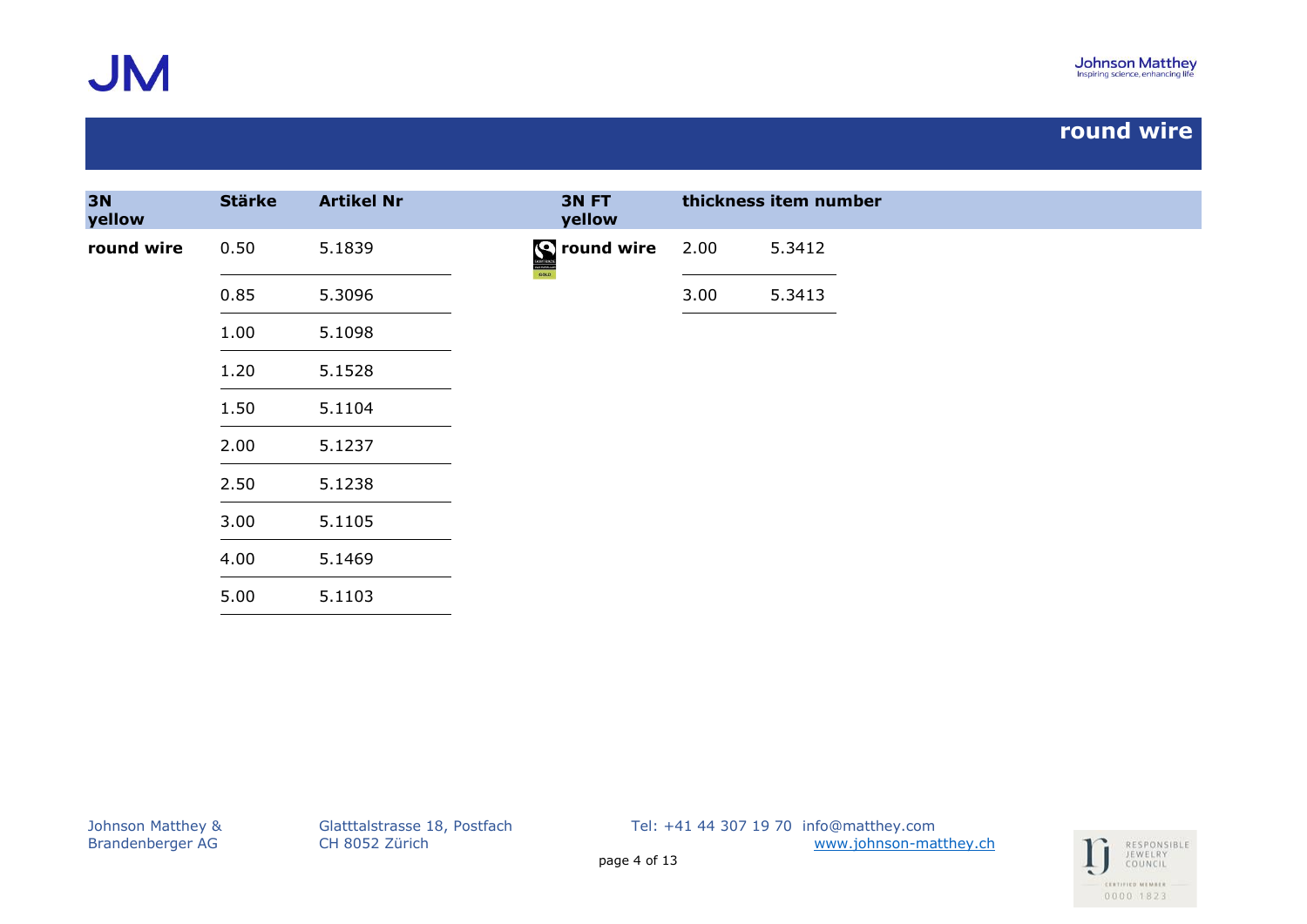

| <b>4N</b><br>rose            |      | thickness item number | 4N FT<br>rosé / rose              | thickness item number |
|------------------------------|------|-----------------------|-----------------------------------|-----------------------|
| Runddraht<br><b>Fil rond</b> | 1.00 | 5.3240                | Runddraht 5.00<br><b>Fil rond</b> | 5.3294                |
|                              | 1.20 | 5.3242                |                                   |                       |
|                              | 1.50 | 5.3241                |                                   |                       |
|                              | 2.00 | 5.3099                |                                   |                       |
|                              | 3.00 | 5.3246                |                                   |                       |
|                              | 5.00 | 5.3244                |                                   |                       |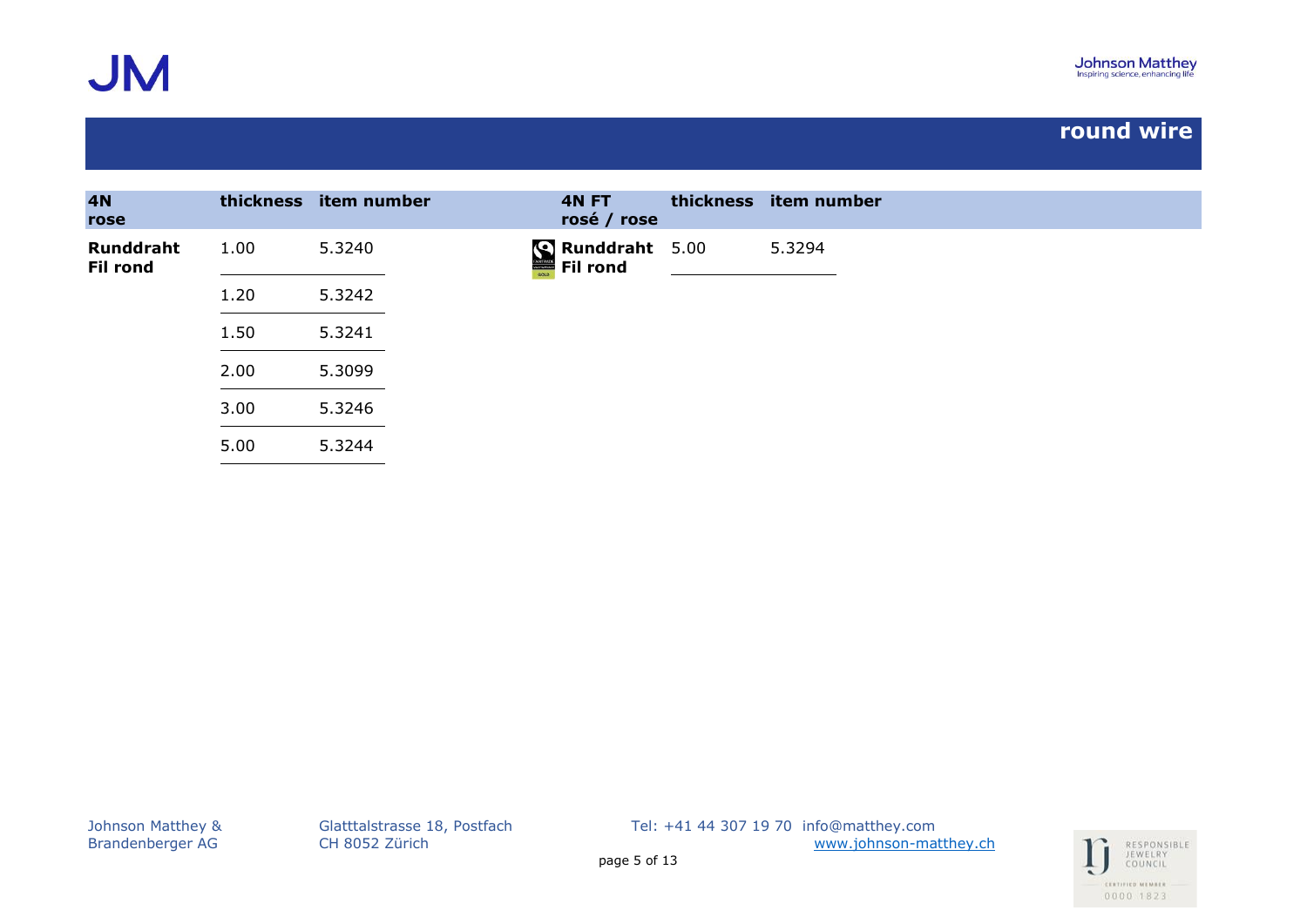

| <b>5N</b><br>red |      | thickness item number | 5N FT<br>red        | thickness item number |
|------------------|------|-----------------------|---------------------|-----------------------|
| roud wire        | 1.00 | 5.1128                | $S round wire 5.00$ | 5.3291                |
|                  | 1.50 | 5.3098                |                     |                       |
|                  | 2.00 | 5.1129                |                     |                       |
|                  | 2.50 | 5.1809                |                     |                       |
|                  | 3.00 | 5.1810                |                     |                       |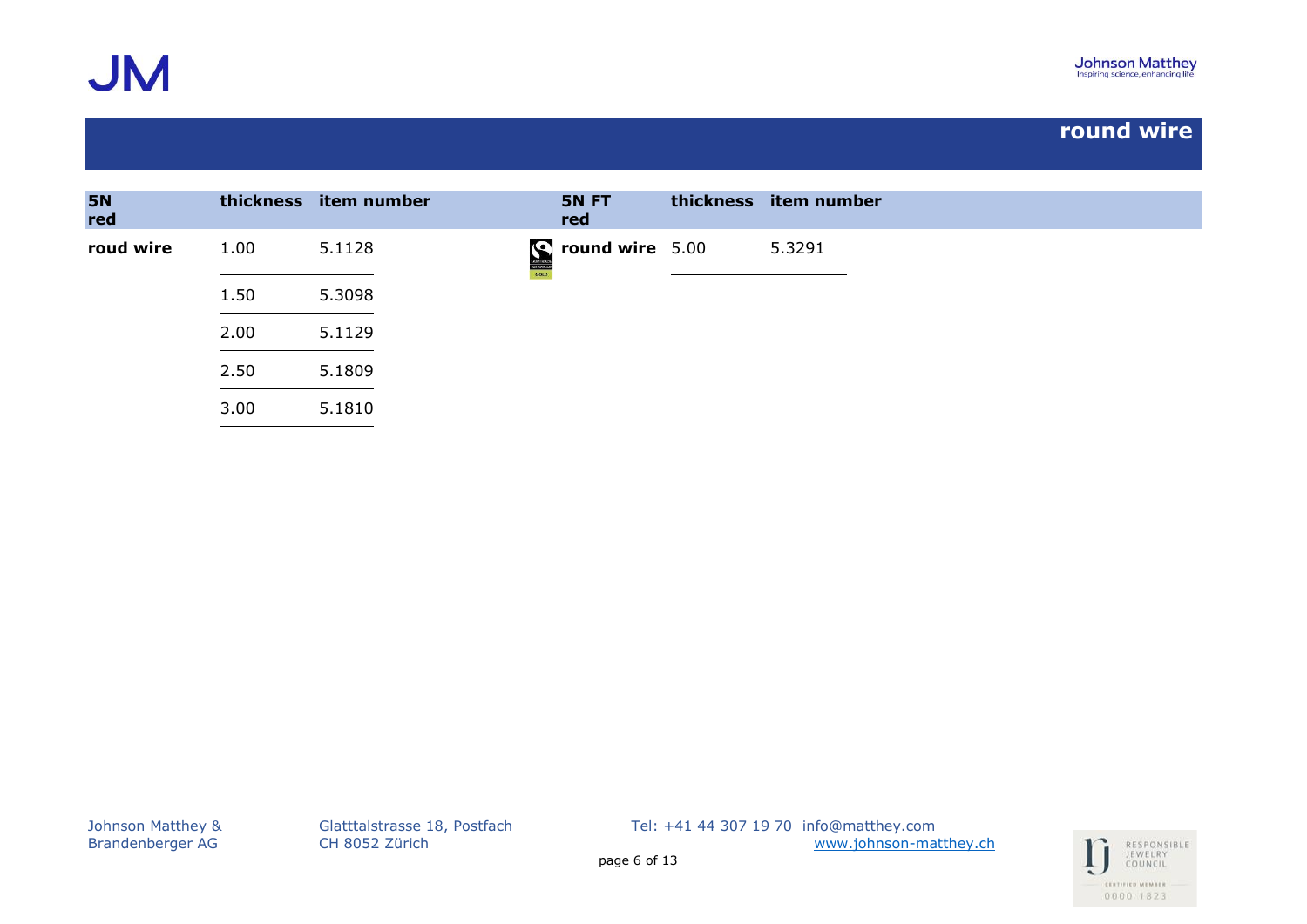

| Au 917          | thickness item number |
|-----------------|-----------------------|
|                 |                       |
| round wire 3.00 | 5.1529                |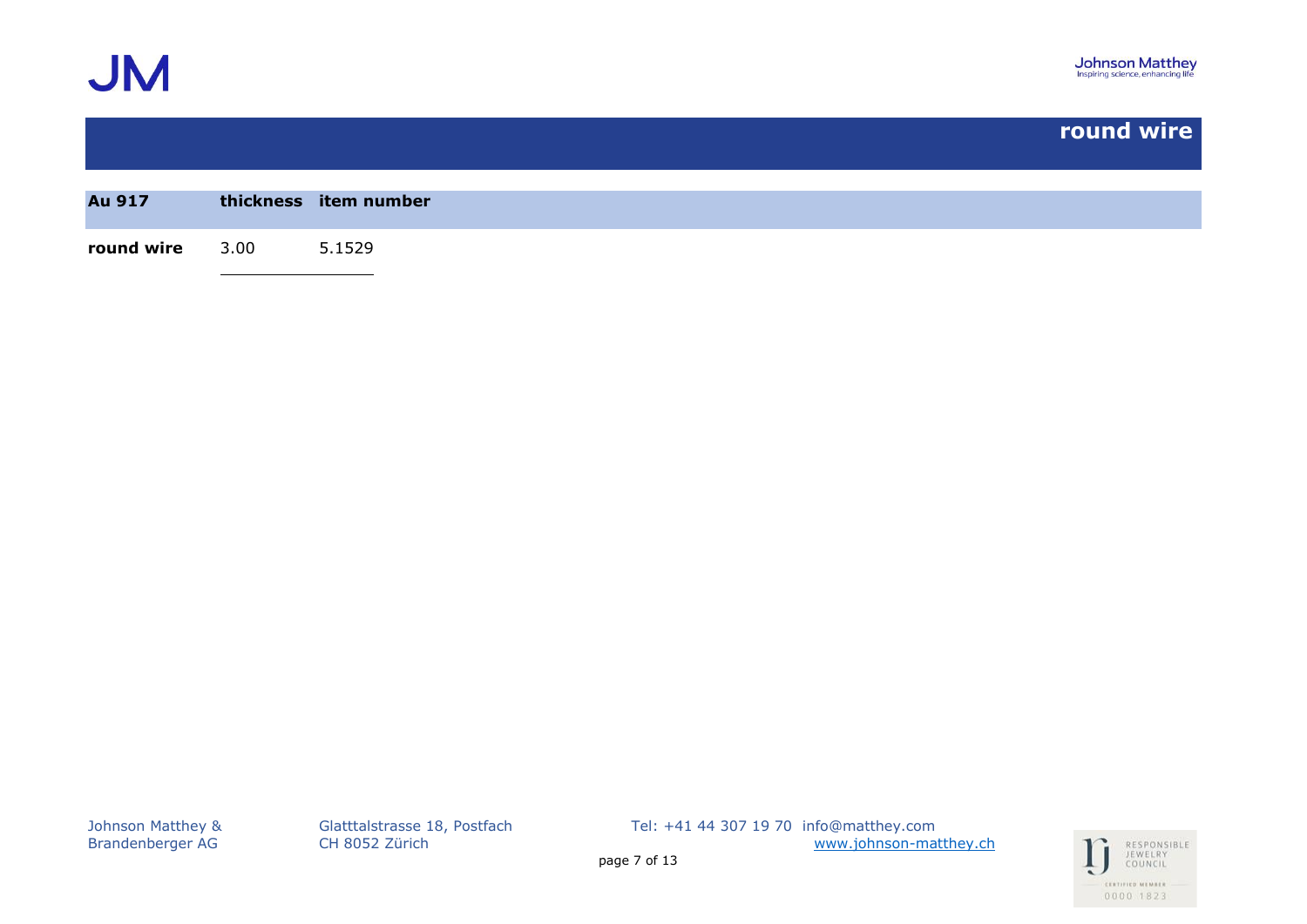

### **Runddraht Fil rond**

| <b>Au Pd 120</b><br><b>WG</b><br>white |      | thickness item number | <b>Au Pd 120</b><br><b>WG FT</b><br>white | thickness item number |
|----------------------------------------|------|-----------------------|-------------------------------------------|-----------------------|
| round wire                             | 1.20 | 5.3094                | C round wire 2.00<br>FAIRTRADE            | 5.3426                |
|                                        | 1.50 | 5.3090                |                                           |                       |
|                                        | 2.00 | 5.3095                |                                           |                       |

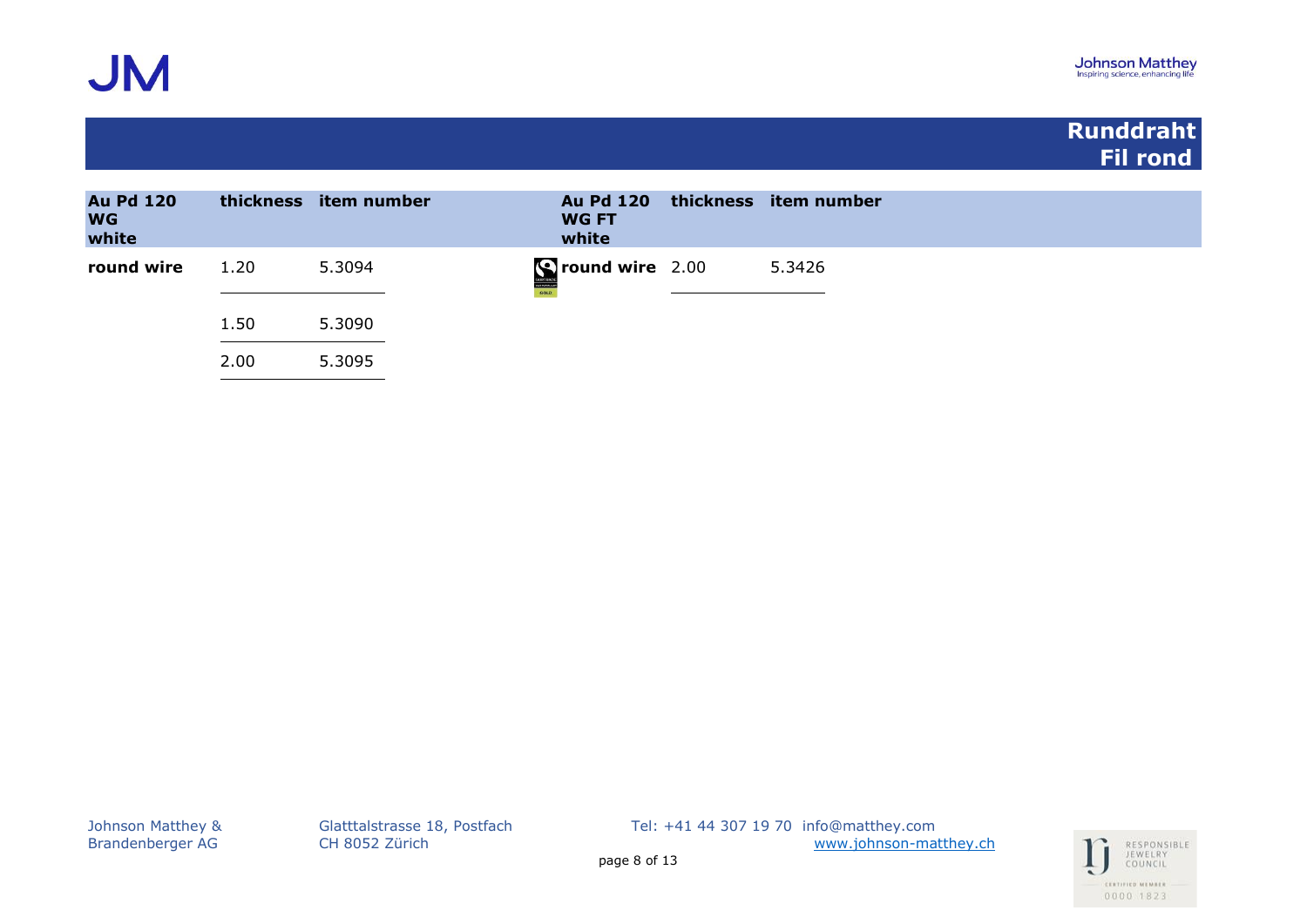

| <b>Au Pd 160</b><br><b>WG</b><br>white |      | thickness item number | <b>Au Pd 160</b><br><b>WG FT</b><br>white                                       | thickness item number |
|----------------------------------------|------|-----------------------|---------------------------------------------------------------------------------|-----------------------|
| round wire                             | 1.00 | 5.3173                | $\begin{array}{ c c c }\hline \textbf{Sound wire} & 3.00 \\ \hline \end{array}$ | 5.3444                |
|                                        | 1.50 | 5.3174                |                                                                                 |                       |
|                                        | 2.00 | 5.3175                |                                                                                 |                       |
|                                        | 3.00 | 5.3176                |                                                                                 |                       |
|                                        | 4.00 | 5.3177                |                                                                                 |                       |

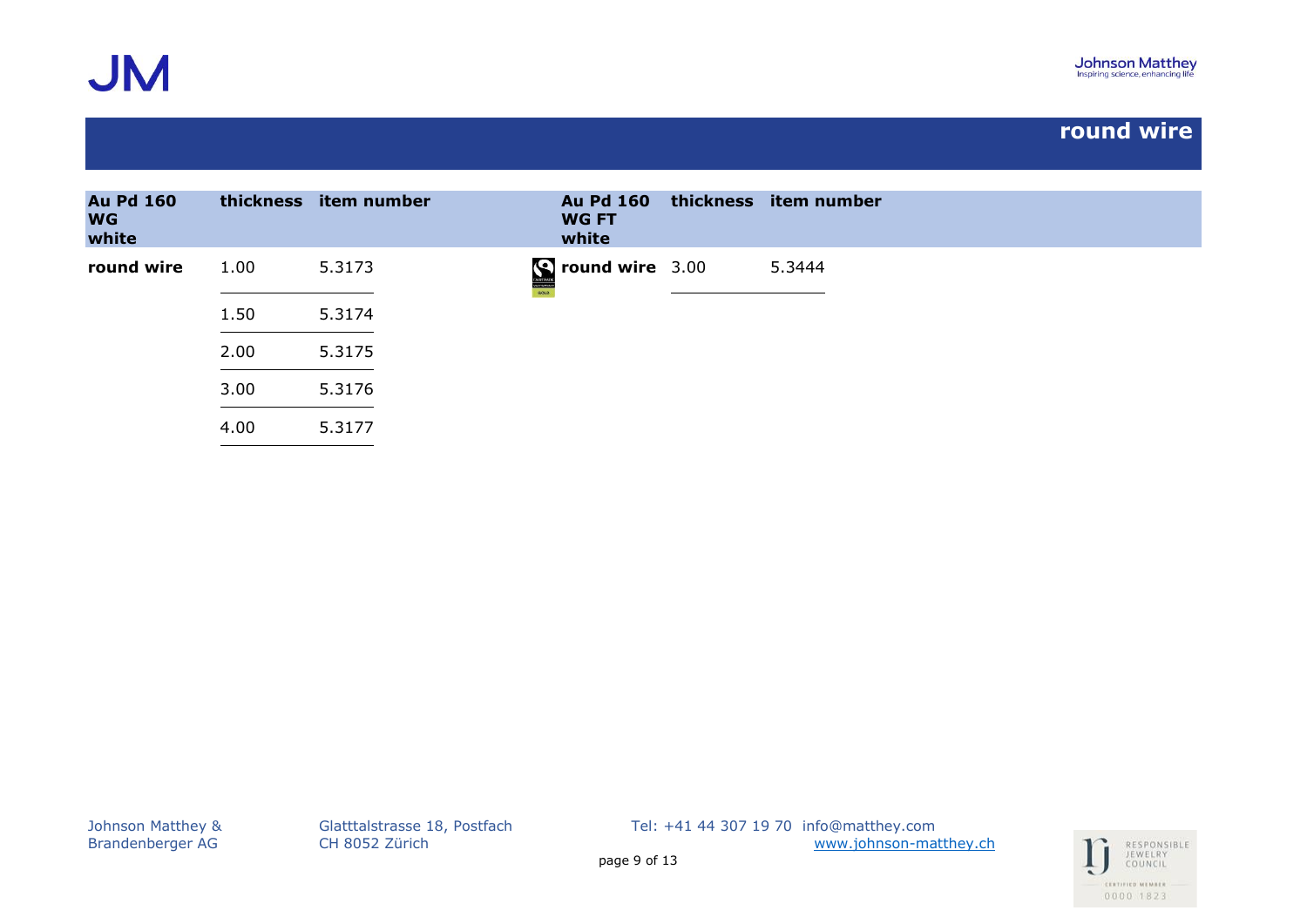

| Wg Ni<br>Og Ni<br>white |      | thickness item number |
|-------------------------|------|-----------------------|
| round wire              | 1.00 | 5.0041                |
|                         | 2.00 | 5.0042                |

Brandenberger AG CH 8052 Zürich [www.johnson-matthey.ch](http://www.johnson-matthey.c/)

Johnson Matthey & Glatttalstrasse 18, Postfach Tel: +41 44 307 19 70 info@matthey.com

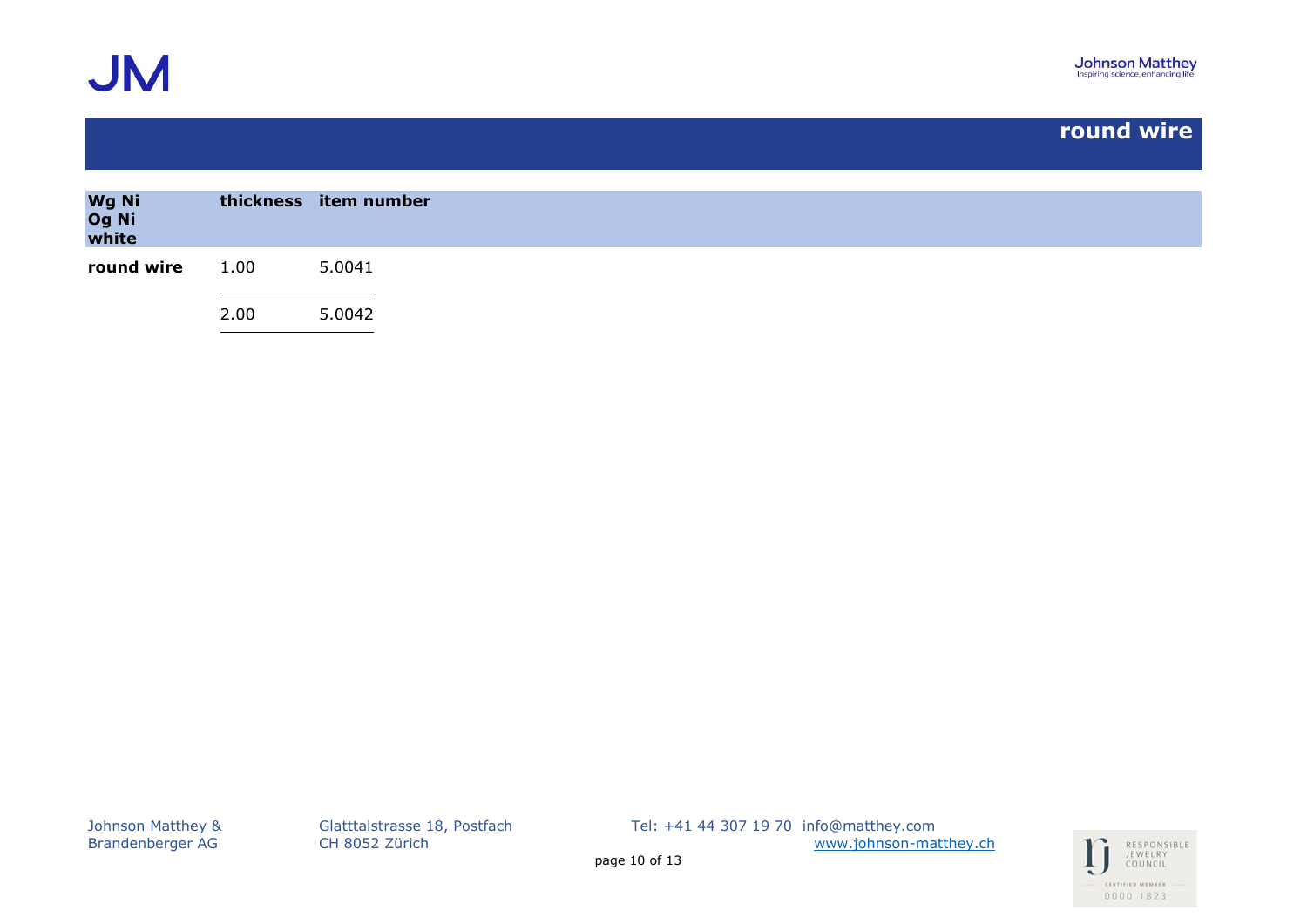

| <b>Pt 950 Ru</b> |      | thickness item number | <b>Pt 850 Ir</b> | thickness item number |
|------------------|------|-----------------------|------------------|-----------------------|
| round wire       | 1.00 | 5.1403                | round wire 2.00  | 5.1254                |
|                  | 1.50 | 5.1404                |                  |                       |
|                  | 2.00 | 5.1479                |                  |                       |
|                  | 3.00 | 5.1405                |                  |                       |
|                  | 4.00 | 5.1400                |                  |                       |
|                  | 5.00 | 5.1402                |                  |                       |

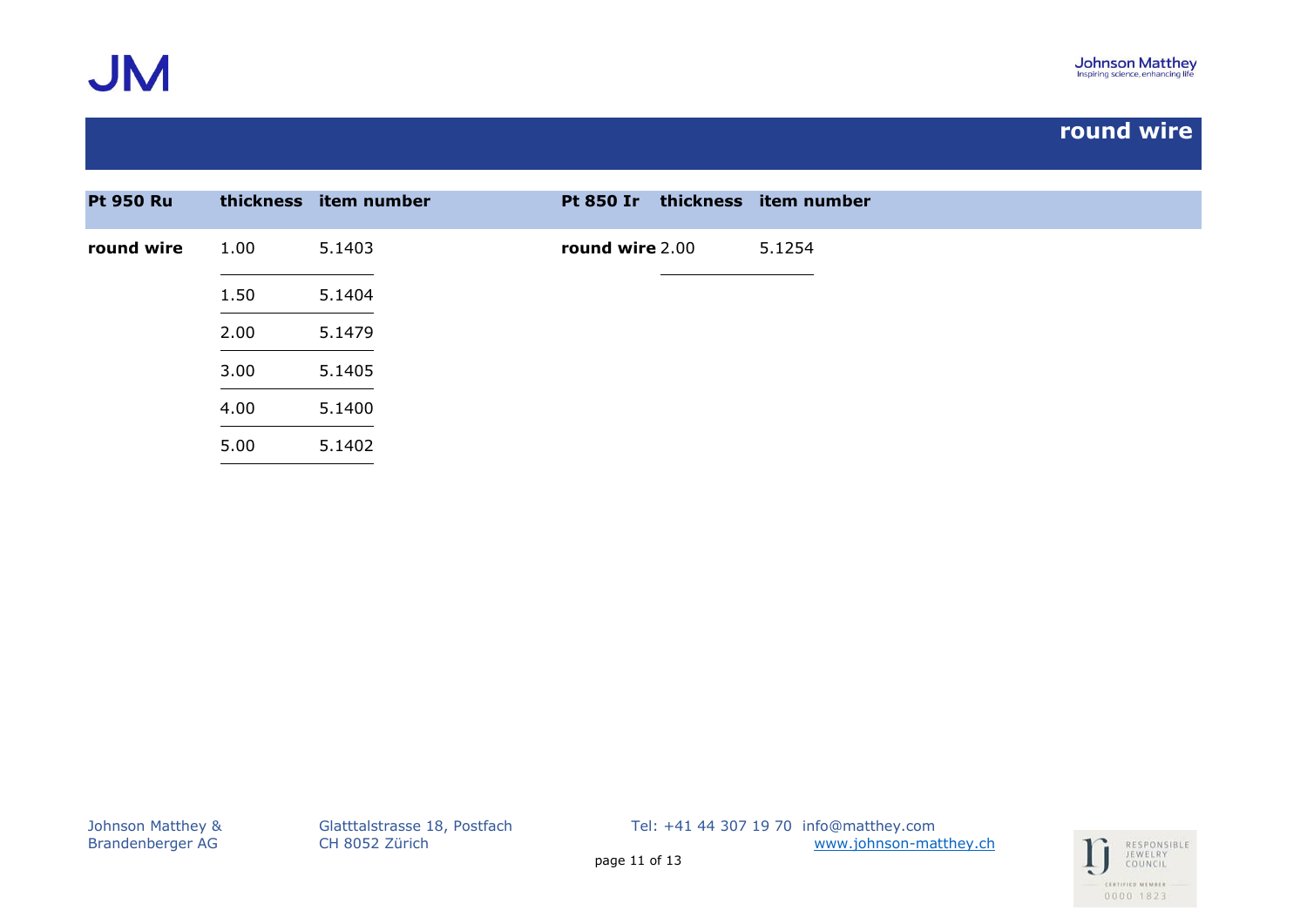

| Pt 950 Ru Ga thickness item number |      |        |
|------------------------------------|------|--------|
| round wire                         | 1.00 | 5.1243 |
|                                    | 2.00 | 5.1258 |
|                                    | 3.00 | 5.1244 |
|                                    | 5.00 | 5.1245 |